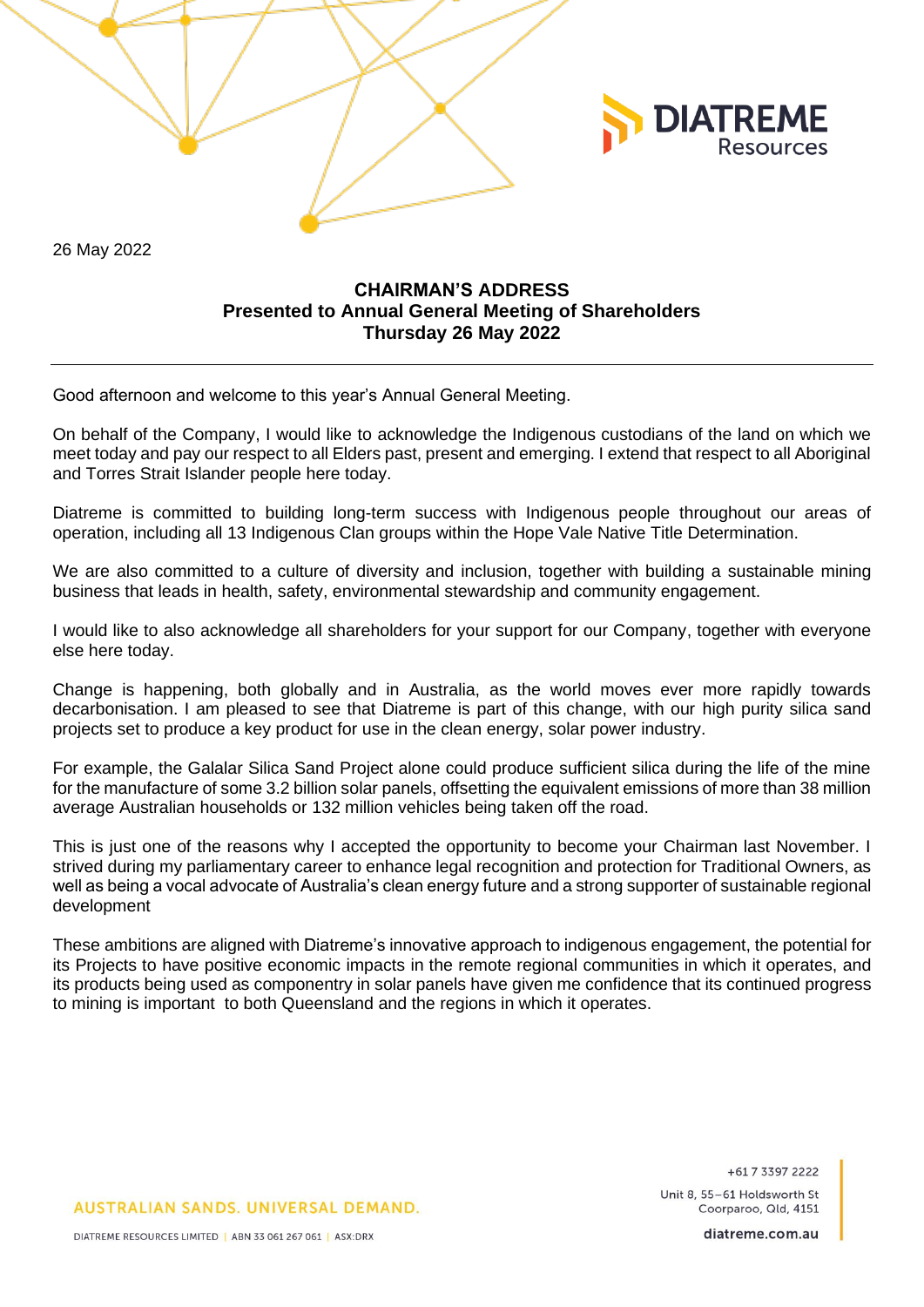

## **Standout Galalar PFS**

Looking back at some milestones from the past year, the obvious standout was the successful pre-feasibility study for our flagship Galalar Silica Project in Far North Queensland. I congratulate the report's authors on their work in completing such a significant document.

Importantly for the Hope Vale/Cooktown region, Galalar will become a significant regional employer, directly employing approximately 82 workers, of which more than 40% are expected to be from the local community. Diatreme will be working to further improve the percentage of local workers through active education and training programs.

With an estimated contribution to the local economy of more than \$800 million during life of mine through wages, royalties and taxes, the Galalar project's regional impact cannot be underestimated.

## **Growing Silica Resource Base**

Diatreme's high-grade silica sand resource continues to increase, highlighting the potential for multiple mining operations that generate long-term economic benefits regionally and for Queensland.

Following drilling undertaken in November 2021, in March 2022 Diatreme announced a combined resource for the Galalar and new Si2 North Project of nearly 200 million tonnes of high-grade silica. The Si2 North Project is estimated to contain 124 million tonnes of high-grade silica (99.33 per cent), and there remains considerable scope for further resource expansion to the south east of this immediate resource area.

With potential for even more resources from our new Northern Regional Project area, Diatreme now has the prospect of having two silica sand operations.

Having such a large resource base in a stable and ESG-compliant jurisdiction such as Australia is a highly strategic and valuable asset, particularly amid the increasing demand from Asia's solar PV industry.

Importantly, we are working with local stakeholders to ensure maximum economic benefits for the community as well as minimising our impact on the environment. In this regard, last June the Company lodged a Mining Lease Application (Infrastructure) for the Nob Point Barge Ramp (NPBR), Hopevale Community boat ramp and transport area to facilitate the export of high purity silica sand.

The NPBR option has been strongly backed by local stakeholders, including Native Title holders directly affected by Galalar's development.

Also in June, Diatreme announced the execution of a Memorandum of Co-operation with Hopevale Congress Aboriginal Corporation, together with the Thiithaar and Gamaay People, who have established a negotiation committee of Native Title holders.

Diatreme continues to advance a Mining Project Agreement, including Native Title consents for mine development and a detailed Cultural Heritage Management Plan for mining activities.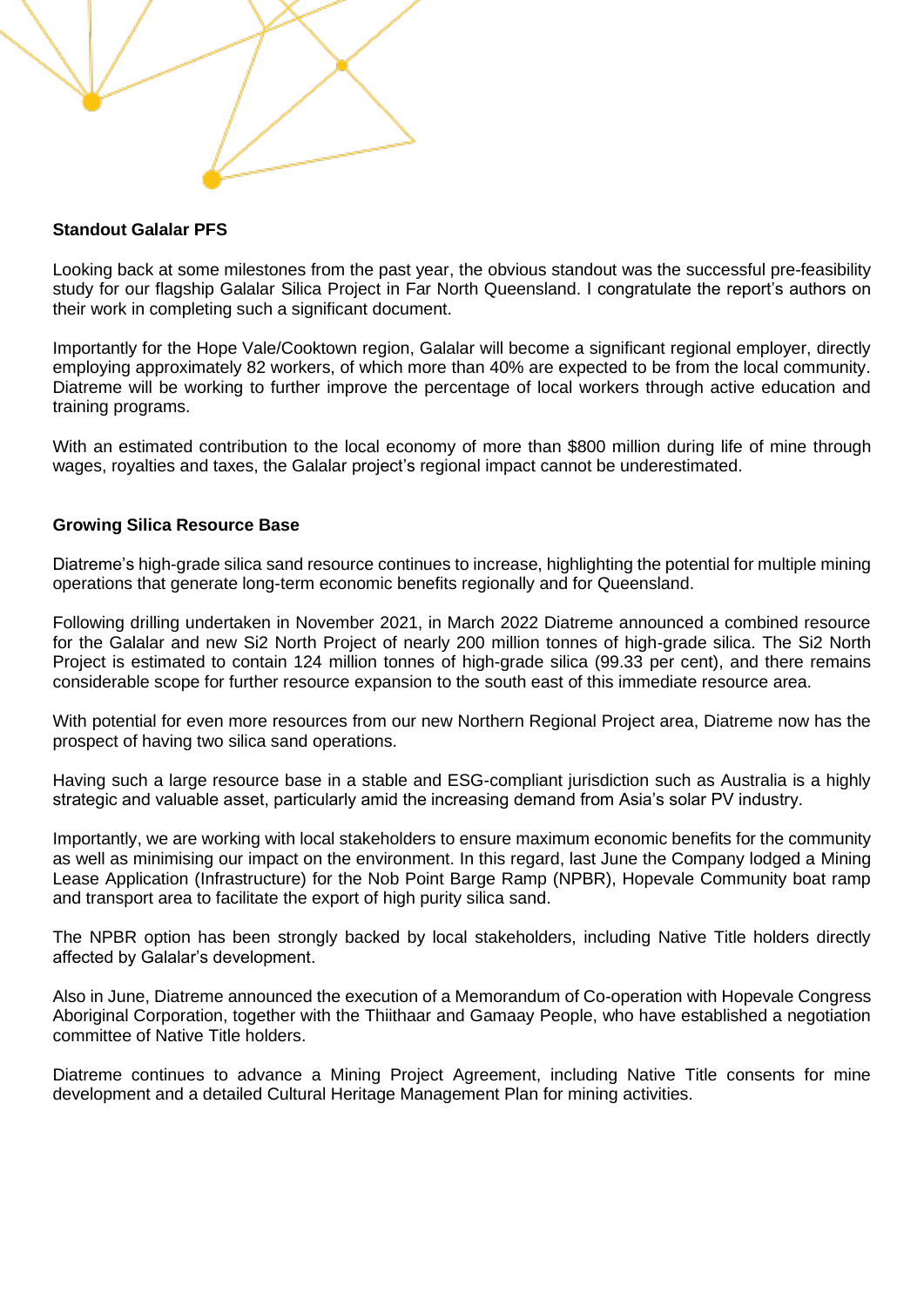

Based on our current timeline, Diatreme aims to complete the necessary permitting for the Galalar project by the end of 2022, leading to the start of procurement and construction early in 2023. .

### **Clermont Farm-Out**

Diatreme is also focused on extracting value from our other projects, and our agreement regarding the Clermont Copper-Gold Project is an excellent example.

In August 2021, Diatreme announced the farm-out of the Clermont project to Metallica Minerals (ASX: MLM), an agreement which will deliver benefits to both parties. Metallica was required to spend a minimum of \$300,000 to earn a 25% interest in the Central Queensland project.

On 29 April, Metallica announced it had met the expenditure commitment and was also moving to the second phase of the agreement, increasing its share of the project to 51 per cent through spending an additional \$700,000 on exploration prior to 27 April 2023.

Diatreme welcomes this activity and looks forward to further progress at Clermont, for the benefit of our shareholders.

Elsewhere, our Cyclone Zircon Project in Western Australia remains poised for development, with a number of potential project partners having evaluated this Eucla Basin project.

Diatreme is confident of finding the right partner to develop the shovel-ready Cyclone project and with COVIDrelated travel restrictions easing, this should pick up speed in coming months.

## **Bright Outlook**

Diatreme is positioned for an extremely bright future based on the world's accelerating clean energy demand.

The International Energy Agency sees solar PV development continuing to break records, with annual additions to capacity reaching 162 gigawatts this year – almost 50 per cent higher than the pre-pandemic level of 2019. The IEA describes solar as becoming the "lowest-cost option for electricity generation in most of the world."

The Australian Government's "2022 Critical Minerals Strategy" now lists silicon among critical minerals needed for such sectors as energy, transport, aerospace, defence, medical, automotive and telecommunications. Producing critical minerals in an environmentally and socially responsible way puts us in a key position as a nation to supply this growing world demand.

Diatreme's ability to capitalise on these positive trends requires ongoing support from investors. In this regard, I would like to thank those who supported our successful \$10 million placement last September, including our largest shareholder, Ilwella Pty Ltd, which has shown consistent and strong support.